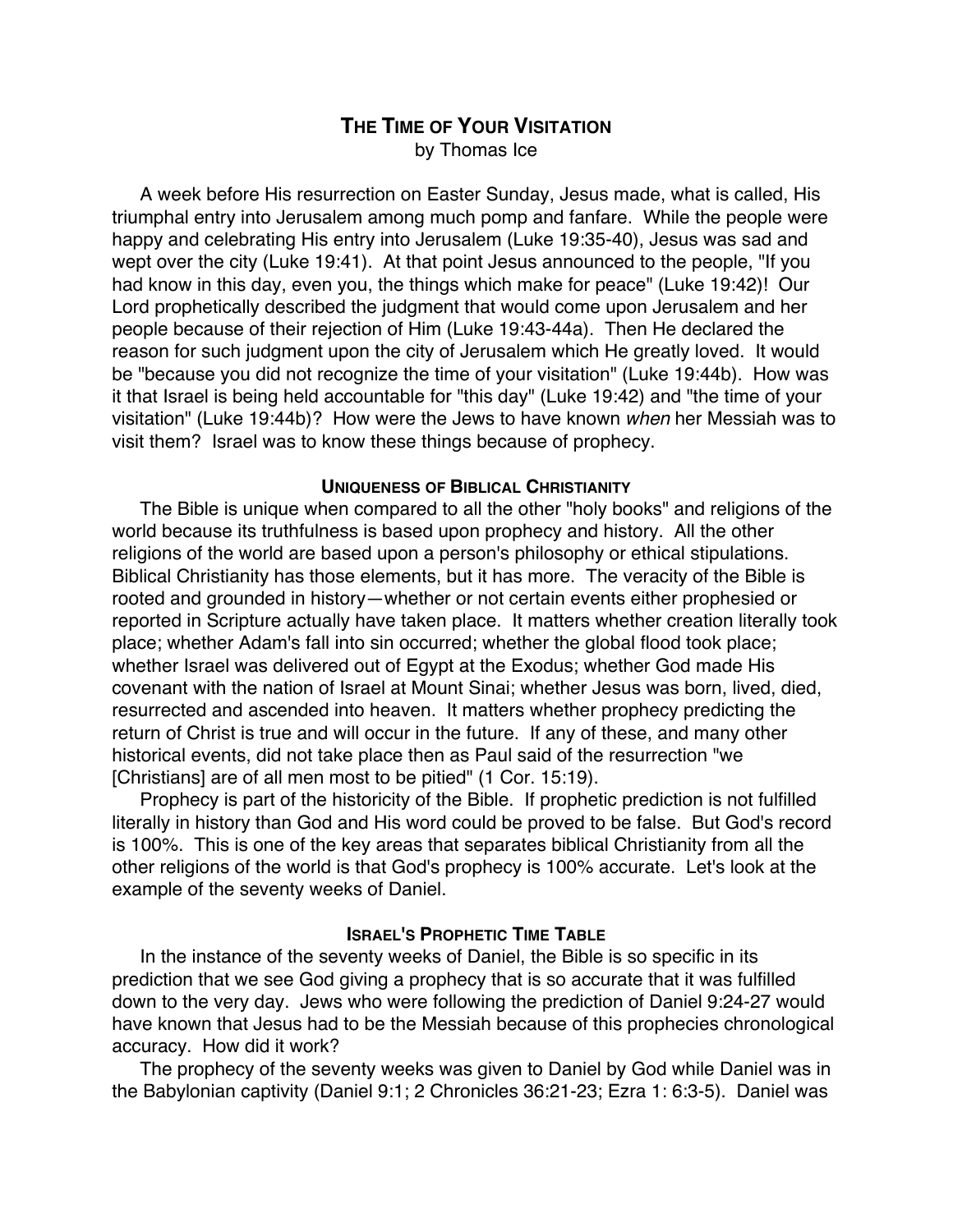concerned for his people who were nearing the end of their seventy-year captivity. In Daniel's vision he was reassured that God had not forgotten His chosen people. The angel Gabriel told Daniel that God would bring Israel back into their land and would one day set up the messianic kingdom. What was unexpected for Daniel, was the revelation that all of this would not be fulfilled at the end of current seventy-year captivity in Babylon, but at the end of the future seventy-week period described in 9:24-27. It is as this point that the angel Gabriel reveals to Daniel God's time-frame of the seventy weeks of years as a framework for Israel's history. (Note the chart below that provides an explanation of this time-frame.<sup>1</sup>)



# **Daniel's Seventy Weeks**

### **EXPLANATION OF DANIEL'S 70 WEEKS OF YEARS**

69 x 7 x 360 = 173,880 days

March 5, 444 B.C. + 173,880 = March 30, A.D. 33

## **Verification**

444 B.C.. to A.D.  $33 = 476$  years 476 years x 365.2421989 days = 173,855 days + days between March 5 and March 30  $\pm$  25 days Totals  $= 173,880$  days

### **Rationale for 360-Day Years**

1/2 week—Dan. 9:27 Time, times, 1/2 time—Dan. 7:25, 12:7; Rev. 12:14 1,260 days—Rev. 12:6, 11:3 42 months—Rev. 11:2, 13:5 Thus: 42 months = 1,260 days = time, times,  $1/2$  time +  $1/2$  week Therefore: month = 30 days; year =  $360$  days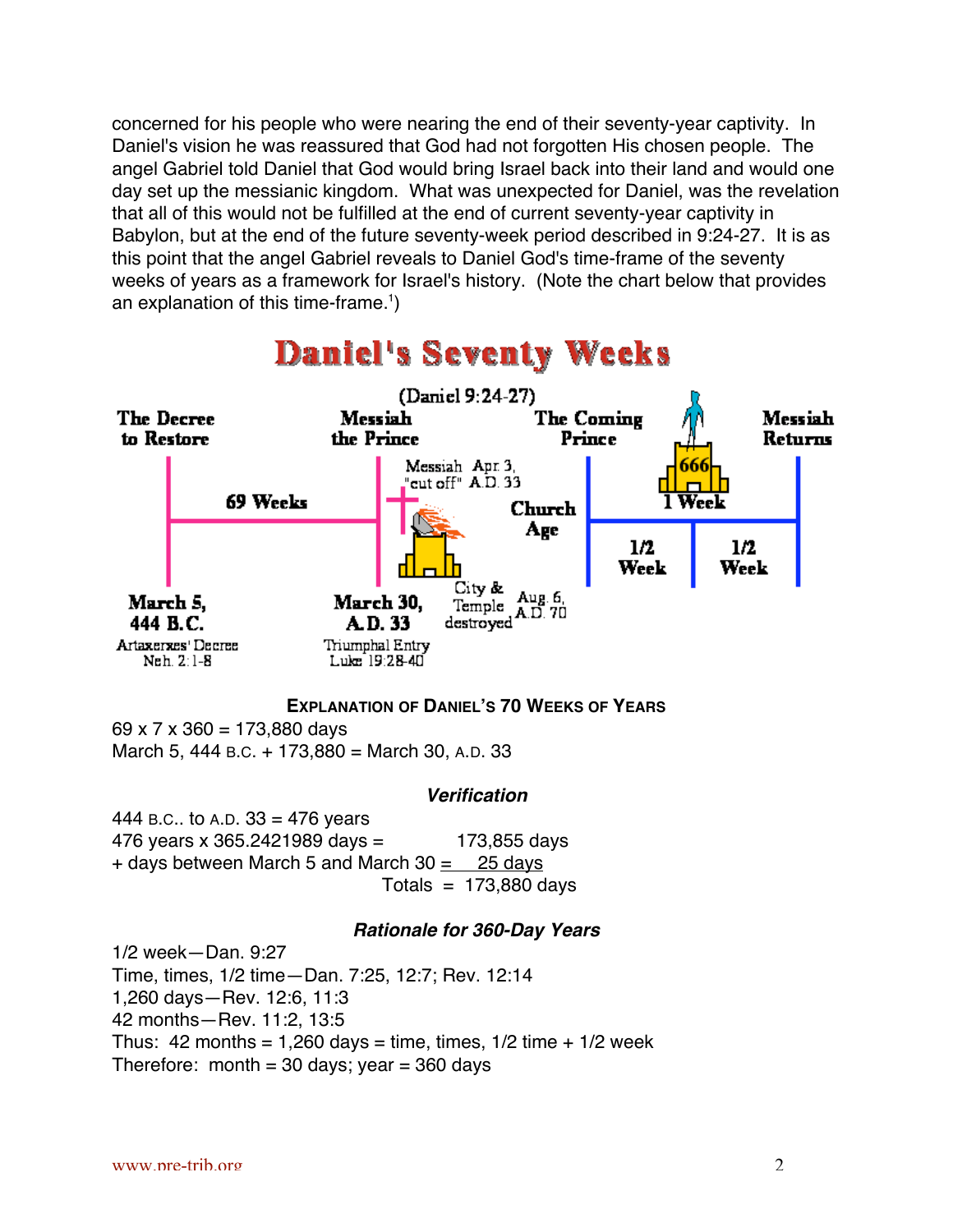Daniel's prophesied period of time was to begin with "the issuing of a decree to restore and rebuild Jerusalem" (Dan. 9:25). The only decree that matches this is the one that Artaxerxes, King of the Medio-Persian Empire, issued to Nehemiah (Neh. 2:1- 8). Nehemiah started rebuilding Jerusalem on March 5, 444 B.C. This began the countdown of the first sixty-nine weeks of years that culminated in Christ's Triumphal Entry on March 30, A.D. 33 (Luke 19:28-40). The chart above provides the data and explanation of this prophecy. This is why any biblically literate Jew would have to know that Messiah the Prince would be cut off after the sixty-nine weeks of years (Dan. 9:25- 26). Jesus was crucified a few days later. Jesus of Nazareth is the only One who could have fulfilled that prophecy. He did fulfill that prophecy just at the Bible predicted.

This is one of the dozens of prophecies that Christ fulfilled literally at His first coming and we can know for certain that Jesus is the Messiah promised in the Old Testament. Thus, we can trust God that Christ's work on the cross was what it took to pay for the sin of those who believe on His name.

#### **FUTURE PROPHETIC FULFILLMENT**

In the same way that every prophecy was literally fulfilled by Jesus of His first coming, so will the hundreds of prophecies related to His second coming be fulfilled literally. In fact that final week of years in Daniel's prophecy has yet to be fulfilled. There has been, thus far, about a 2,000-year postponement of the fulfillment of the final week of years in Daniel's prophecy. But it too will be literally fulfilled just like the first sixty-nine weeks of years were literally fulfilled.

The seventieth week of Daniel is the basis in the Bible for a future seven-year period known as the tribulation. This era follows the rapture of the Church and will be a time of unparalleled suffering and turmoil. The seven-year period of Daniel's seventieth week provides the time span to which a whole host of items are associated. Some of those descriptive terms include: tribulation, great tribulation, day of the Lord, day of wrath, day of distress, day of trouble, time of Jacob's trouble, day of darkness and gloom, and wrath of the Lamb.

### **CONCLUSION**

Luke tells us that at the time of Christ's first coming there was a group of Jewish people in the temple "who were looking for the redemption of Jerusalem" (Luke 2:38). When Jesus the Messiah was presented to them, even though a baby, they received Him. Yet the majority of the nation rejected Jesus. Those who received Him were looking for Him, apparently, because they knew His time was coming near.

Paul tells Church Age believers that we are "to deny ungodliness and worldly desires and to live sensibly, righteously and godly in the present age." But that's not all. He says that while we are doing that we are to be "looking for the blessed hope and the appearing of the glory of our great God and Savior, Christ Jesus" (Titus 2:12-13). Unlike the Jews of the Old Testament we do not have a specific timeframe for when Messiah will return. That is why the New Testament tells us to always be ready. We are to always be ready by looking every day, every hour, every minute, and every